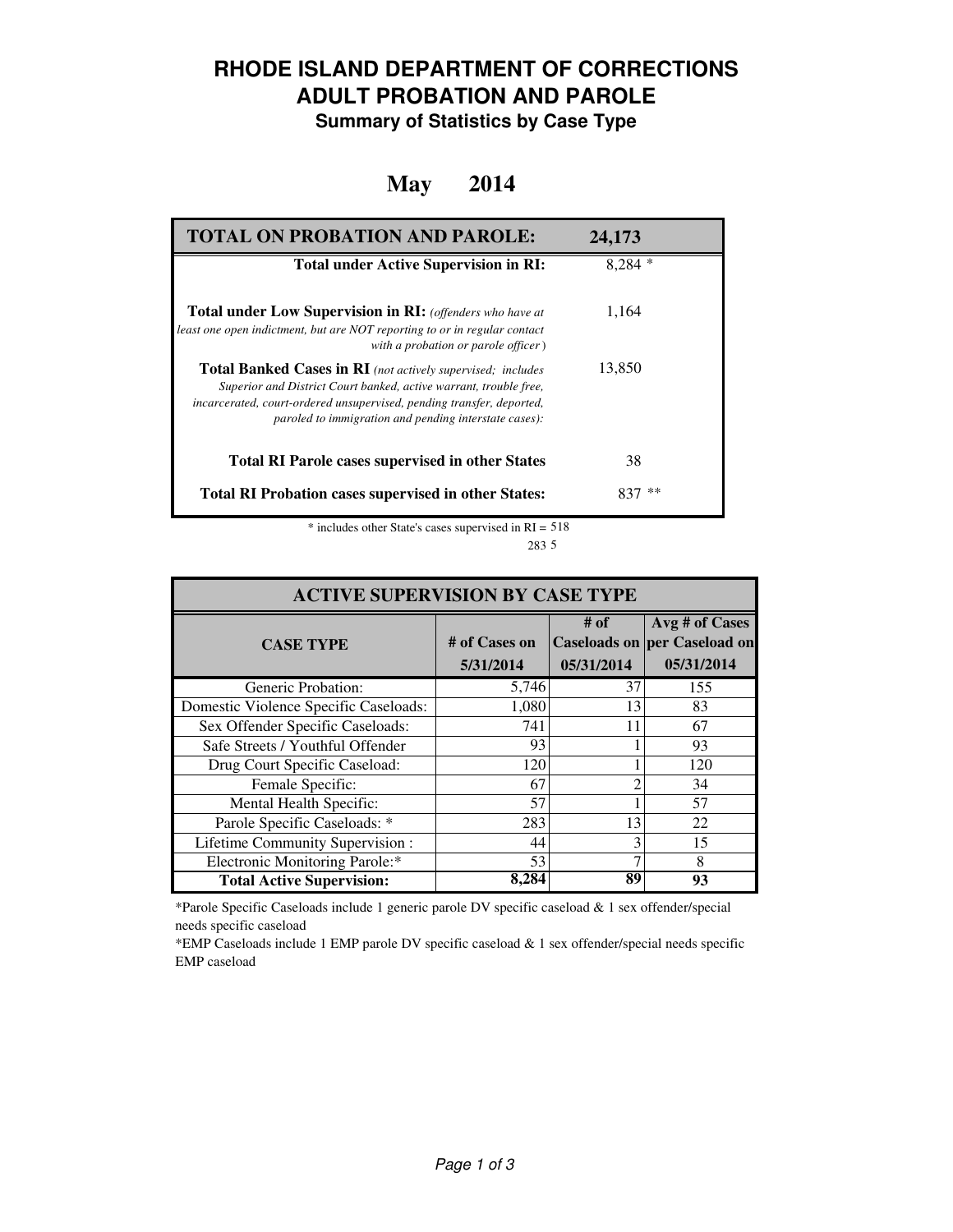# **RHODE ISLAND DEPARTMENT OF CORRECTIONS ADULT PROBATION AND PAROLE**

**Summary of Statistics by Case Type**

| NEW CASES AND CLOSED CASES BY CASE TYPE <sup>-1</sup> |                                                |                                                  |                                               |                                          |
|-------------------------------------------------------|------------------------------------------------|--------------------------------------------------|-----------------------------------------------|------------------------------------------|
| <b>CASE TYPE</b>                                      | <b>New Cases</b><br>During the<br><b>Month</b> | <b>Total New</b><br><b>Cases CY14</b> During the | <b>Cases</b><br><b>Closed</b><br><b>Month</b> | <b>Total Cases</b><br><b>Closed CY14</b> |
| Generic Probation:                                    | 384                                            | 1598                                             | 163                                           | 883                                      |
| Domestic Violence Specific Caseloads:                 | 62                                             | 318                                              | 45                                            | 177                                      |
| Sex Offender Specific Caseloads:                      | 18                                             | 70                                               |                                               | 19                                       |
| Safe Streets / Youthful Offender                      |                                                |                                                  |                                               | 3                                        |
| Drug Court Specific Caseload:                         |                                                | 25                                               | 8                                             | 10                                       |
| Female Specific:                                      | 0                                              | 0                                                |                                               | $\mathcal{D}_{\mathcal{A}}$              |
| Mental Health Specific:                               | 0                                              | 0                                                |                                               | 4                                        |
| Parole Specific Caseloads: *                          | 18                                             | 76                                               |                                               | 14                                       |
| Lifetime Community Supervision:                       |                                                | 8                                                |                                               |                                          |
| Electronic Monitoring Parole:*                        | 16                                             | 42                                               |                                               | 28                                       |
| <b>Total for Active Supervision Cases:</b>            | 508                                            | 2,144                                            | 231                                           | 1.141                                    |

<sup>1</sup>This chart excludes all cases assigned to the MSU, regional low supervision or warrant, District Court incarcerated cases and court-ordered unsupervised cases. It also does not include any cases transferred from one caseload to another EXCEPT cases transferred from caseload 196 - Probation Hold status.

| <b>BANKED CASES</b> (not actively supervised)                      |                          |            |  |
|--------------------------------------------------------------------|--------------------------|------------|--|
| <b>CASE TYPE</b>                                                   | # of Cases on 05/31/2014 |            |  |
| <b>Minimum Supervision Unit (Superior Court Cases) Total:</b>      |                          | 10,380     |  |
| Trouble Free/Active Warrant Cases:                                 | 7,700                    |            |  |
| Court Ordered Unsupervised Cases:                                  | 286                      |            |  |
| <b>Incarcerated Cases:</b>                                         | 1,963                    |            |  |
| <b>Deported Cases:</b>                                             | 431                      |            |  |
| <b>District Court Administratively Banked Cases Total:</b>         |                          | 2,858      |  |
| <b>District Court Incarcerated Cases Total:</b>                    |                          |            |  |
| District Court court ordered unsupervised cases Total:             |                          | 72         |  |
| <b>Cases Paroled to Immigration or Another Jurisdiction:</b>       |                          | 12         |  |
| Active Parole Warrants (not included in active supervision totals) |                          | 48         |  |
| <b>Regional Probation Warrant Cases:</b>                           |                          | <b>376</b> |  |
| <b>Transfer Pool Cases:</b>                                        |                          | 102        |  |
| <b>Others States Cases Pending RI Interstate Acceptance:</b>       |                          |            |  |
| <b>Banked Total:</b>                                               |                          | 13,850     |  |